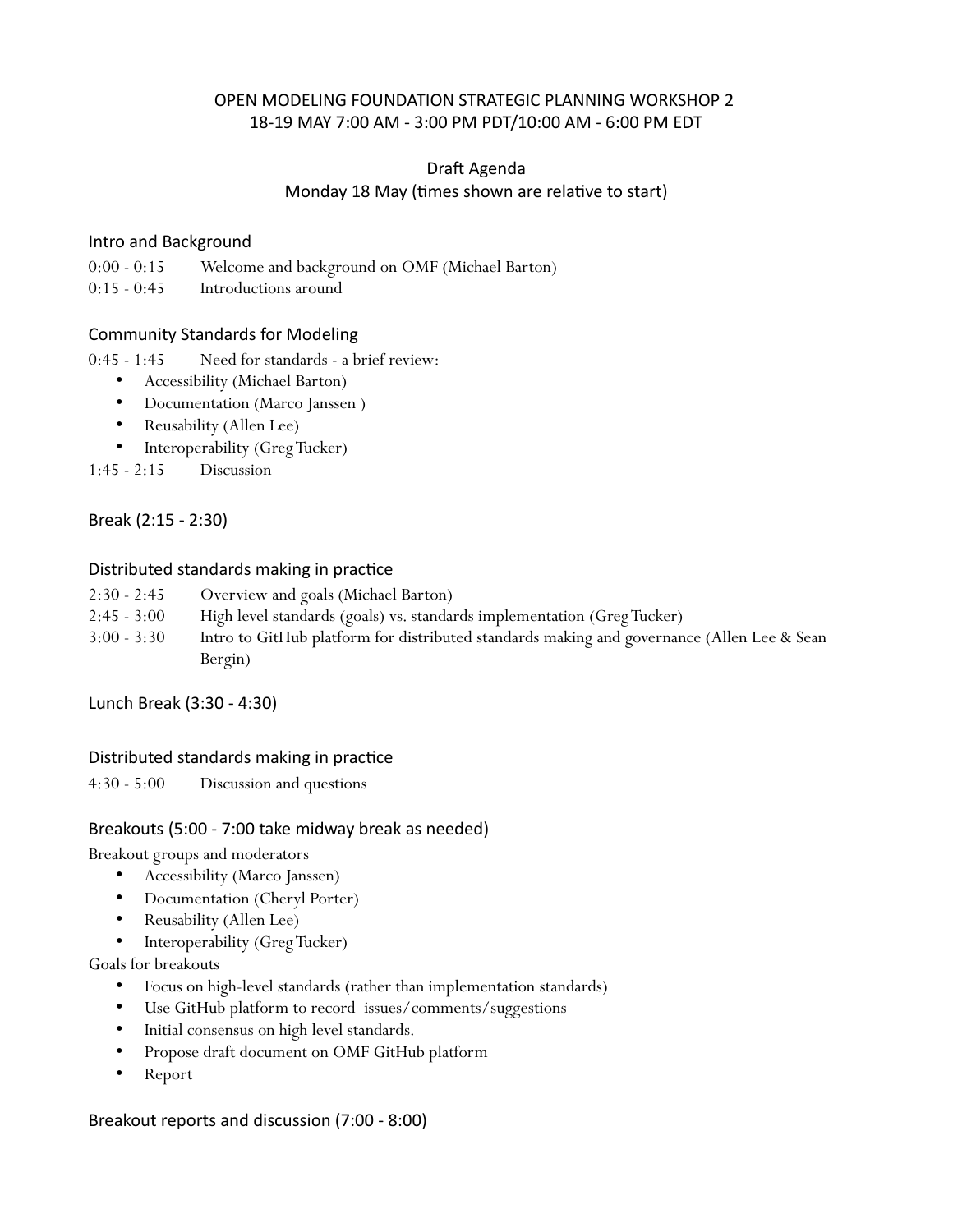## Tuesday 19 May (times shown are relative to start)

## Monday recap and discussion (0:00 - 1:00)

## OMF as an international organization

- 1:00 1:30 OMF governance: overview and history (Sander van der Leeuw)
- 1:30 2:00 OMF charter, current funding proposals, and activities (Michael Barton)

Break (2:00 - 2:15)

2:15 - 3:30 Discussion: OMF organizational structure

Lunch Break (3:30 - 4:30)

#### Breakouts (4:30 - 6:30)

Breakout groups and moderators

- Membership and Working Groups
- The standards-making workflow
- Standards administration and incentives
- Cyberinfrastructure
- Education and communication

Goals for breakouts same as on Monday

Breakout reports and discussion (6:30 - 8:00)